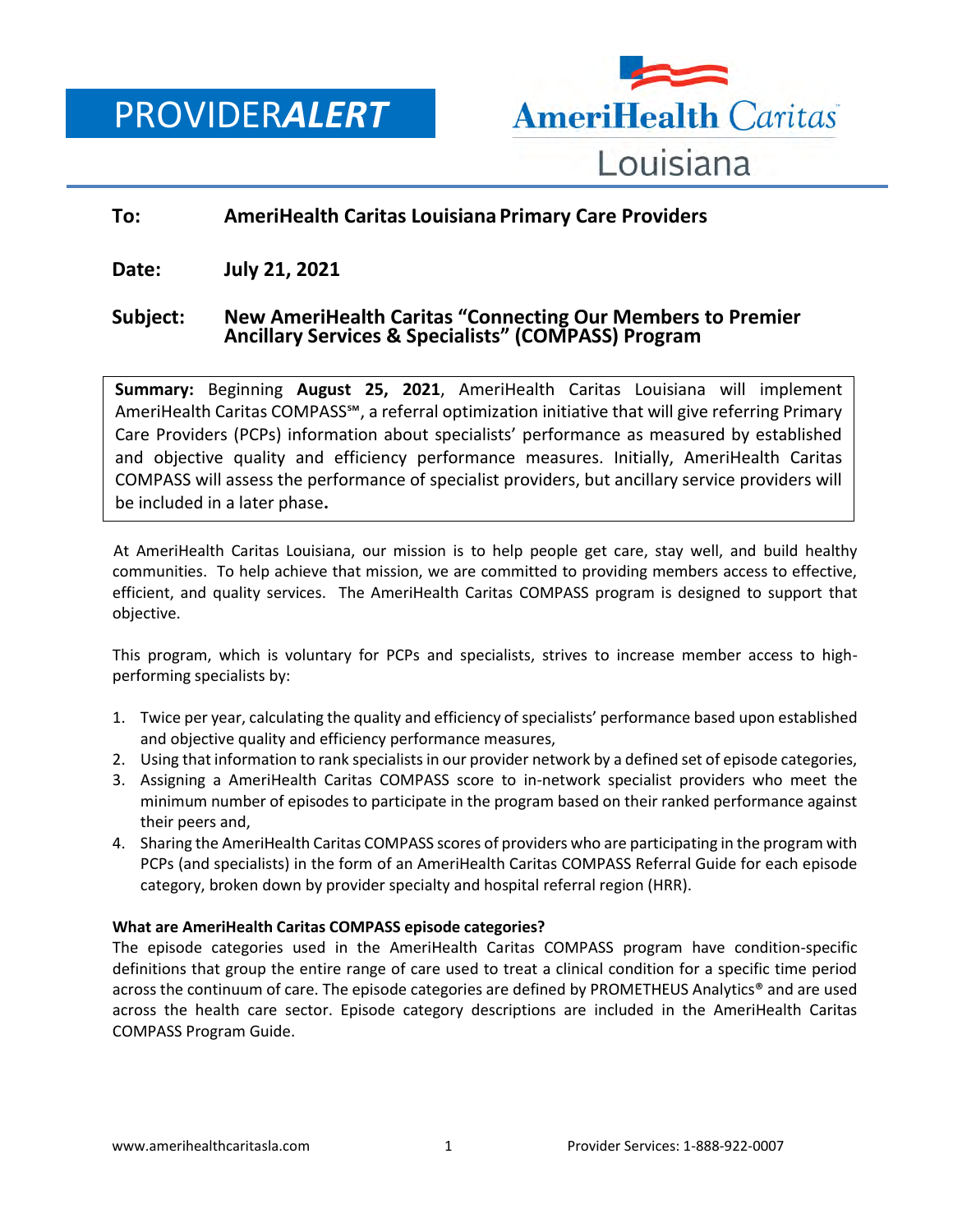#### **What are AmeriHealth Caritas COMPASS episodes?**

An AmeriHealth Caritas COMPASS episode is a measurement of a single occurrence that meets the criteria of an episode category (e.g., an asthma episode includes services occurring 30 days prior to the date of the trigger service and lasts until the end of the study period, or until the patient's date of death).

### **What episode categories are being implemented?**

AmeriHealth Caritas Louisiana will implement the initiative for the following episode categories:

- **•** Bipolar Disorder
- Depression & Anxiety
- Pregnancy
- Schizophrenia
- Substance Use Disorder
- **•** Trauma & Stressors Disorders

The publication of AmeriHealth Caritas COMPASS scores is limited to the program participating specialists providing care that meets the criteria within the aforementioned set of episode categories for each of the bi-annual reporting periods.

#### **How are AmeriHealth Caritas COMPASS scores calculated?**

In-network specialty providers are scored based on their ranked performance against peers meeting the episode category criteria within a HRR. HRRs are geographic delineations that use zip code area groupings to define unique healthcare market regions. After implementation, provider scores will be updated twice annually in the AmeriHealth Caritas COMPASS Referral Guide for program participating providers.

AmeriHealth Caritas COMPASS scores are calculated utilizing established and objective quality and efficiency performance measures through the following steps:

- 1. Attribute episodes to individual specialist providers based on episode category criteria. To qualify for program participation, individual specialist providers must be attributed to five or more episodes within a 1-year reporting period for chronic episode categories and a 2-year reporting period for procedural episode categories.
- 2. Calculate episode case rates.
- 3. Apply episode-specific risk adjustment.
- 4. Evaluate quality performance and efficiency performance.
- 5. Rank provider performance against like peers within the specialist's HRR.
- 6. Calculate AmeriHealth Caritas COMPASS scores.
- 7. Publish AmeriHealth Caritas COMPASS scores for providers who are participating in the program.

#### **How will the AmeriHealth Caritas COMPASS Referral Guide be used?**

The AmeriHealth Caritas COMPASS Referral Guide will be a resource for PCPs who would like to access additional information to make informed referrals for their patients. The Referral Guide will be updated twice annually and will be available to both PCPs and specialists via our secure provider portal, NaviNet. You can access the AmeriHealth Caritas COMPASS Referral Guide from the NaviNet landing page.

The Referral Guide will be organized by episode category, provider specialty, and HRR. Providers with performance above the network average, as compared to peers, and who are participating in the program will be indicated by an AmeriHealth Caritas COMPASS score of two and a half or more in the Referral Guide. Program-participating specialty providers with scores lower than two and a half will be listed in the Referral Guide in alphabetical order but will not have a score indicated. Specialist providers who do not meet the